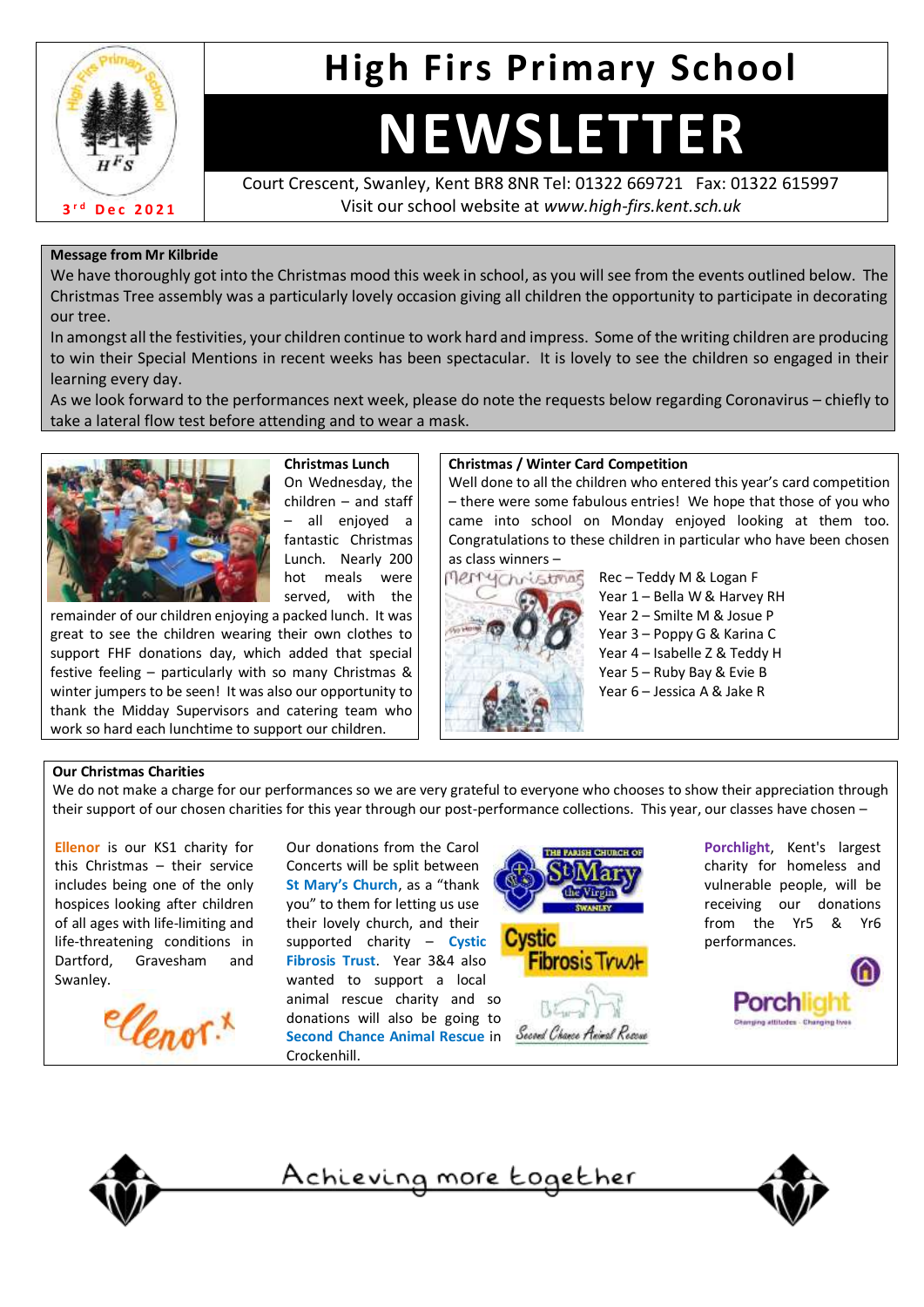

## **Pantomime visit**

KS1 and KS2 both thoroughly enjoyed their pantomime performances of **Robinson Crusoe** yesterday from The Panto Company.



#### **Christmas Tree Assembly**

We also held our annual Christmas Tree Assembly on Wednesday, which many of the staff and children hail as their favourite of the year! The whole school came together in the hall to sing Carols and each child and adult had a chance to add their own decoration to our Christmas tree. As is our school tradition, the youngest child in school put the angel on the tree and the eldest did the "switch on" of the lights. Well done to Jasmine and Rama!



#### **Children's Christmas Cards**

We know that some of our children have already written their Christmas cards to their friends! Please could we ask that all the children follow the same arrangements:

- *Cards to be brought into school from* Monday 6th December *onwards only*
- *Please label envelopes with recipient's first name, surname and year group*
- *All cards to be put into the postbox outside Year 6 as the children arrive in the morning*
- *Cards will be distributed by our 'post elves' and then taken home to be opened*

Thank you for your support – this will ensure that class time is not spent distributing cards and that they do not get lost around the school during the day.



#### **Special Mentions**

This week, our special mentions go to:

- Jake  $B trying$  very hard with his writing
- Lenny  $G$  super writing on how to make pancakes for the 3 Bears.
- Lewis  $C h$  is developing confidence and independent learning.
- Eleanor A working hard in English and creating a fact sheet about castles.
- Lottie  $W$  fantastic reasoning in Maths.
- Faye  $R$  hard work in all areas of learning.
- Walter A being so enthusiastic about his learning and sharing his knowledge with the class.
- Alfie  $L$  being a kind and caring member of his class.
- Harrison A always completing his home learning to a high standard.
- Ella V excellent research on Mary Queen of Scots.
- Eloise  $W$  working really hard in all areas of learning.
- Evie T a super "Cosmic Kindness" planet for home learning.
- Aziz  $H$  super report for home learning
- Tommy G excellent missing report about a character from our class book.



<u>Achieving more together</u>



This week's **Specia** entions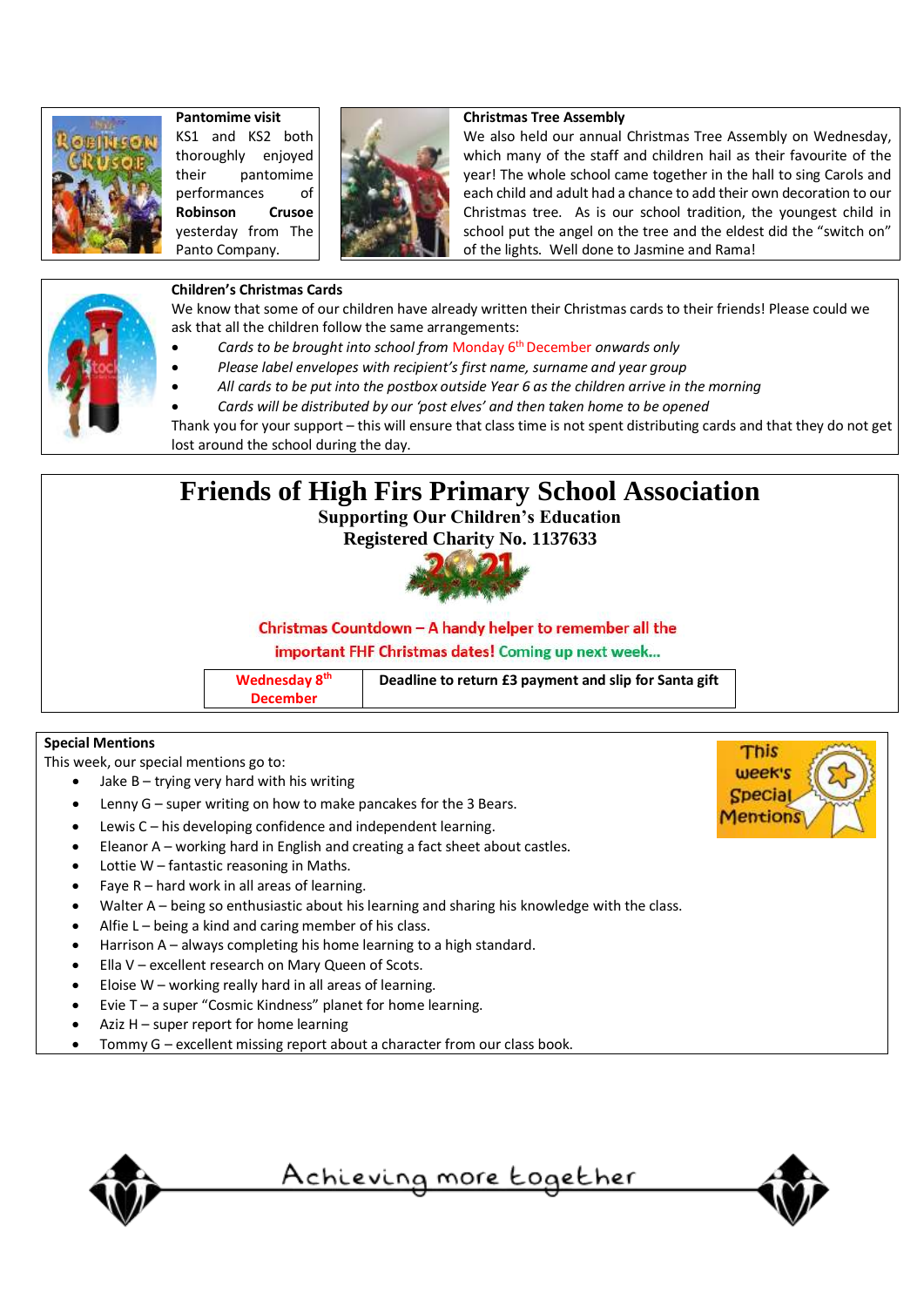

#### **In our classes this week**

Reception – have been sorting objects. Year 1 – learned to write non-fiction texts. Year 2 – read "Katie goes to London" and learned about lot of London landmarks. Year 3 – found out about Roman Gods and

Goddesses.

Year 4 – made series circuits containing a switch.

Year 5 – have been on a Space Adventure!

Year 6 – added and subtracted fractions.

## **NEW HOUSE BOINTS**

**Register Rabbit** Congratulations to this week's winners of Register Rabbit for their excellent attendance:



YEAR 1 YEAR 5 YEAR 6

|                 | <b>This Week</b> | <b>Term Total</b> | <b>Top Scorers this week</b>                      |
|-----------------|------------------|-------------------|---------------------------------------------------|
| <b>BEECH</b>    | 98               | 1015              | Emily S & Jack M                                  |
| <b>CHESTNUT</b> | 94               | 961               | Faye R, Jake R & Kaiden O                         |
| <b>OAK</b>      | 67               | 1007              | Harvey RH, Eleanor A, Lewis C & Skye K            |
| <b>ASH</b>      | 81               | 898               | Stanley W, Rama E, Elija V, Ruby Bur & Isabelle L |

#### **Performances**

Thank you all for your understanding that we have had to restrict the number of tickets offered for our performances this Christmas. Many of you will be aware that due to rising Covid case levels some other schools have had to cancel their performances once again this year; hopefully by limiting our numbers this will enable us to go ahead whilst still endeavouring to work within virus restrictions and precautions.

Please could we remind parents attending our performances that –

- Entry is by ticket only. Seats are numbered so you don't need to arrive too early!
- Please wear a mask or face covering on the school site and throughout the performance if you are able to. Hand sanitiser will also be available on entry.
- We would ask that you take a lateral flow test prior to attending your performance(s) and only attend if this is negative.
- No children under school-age should attend.
- We do ask that parents don't get out of their seats and move around during the performances in order to take photographs or to film, or to use flash photography, asthis can block the view of other guests and it can be very distracting for our children on the stage - we want them to be able to show you their very best acting and singing skills throughout! We promise there will be "photo opportunities" after every performance.
- Concerns have been raised in the past by some parents that photographs are posted on Facebook or other social media showing children other than the postee's own; please could we ask that you do restrict publication of photographs on social media to your own children in order to respect the wishes of those parents who do not want their child's image to be published on the internet.
- Year 3/4 concert at St Mary's church please note there is no onsite parking.

#### **Reception 2022**

We welcomed some of our prospective Reception 2022 children and families to a Craft Afternoon on Tuesday. It was lovely getting to spend some time with them! Don't forget that applications close on 15<sup>th</sup> January.



<u>Achieving more together</u>

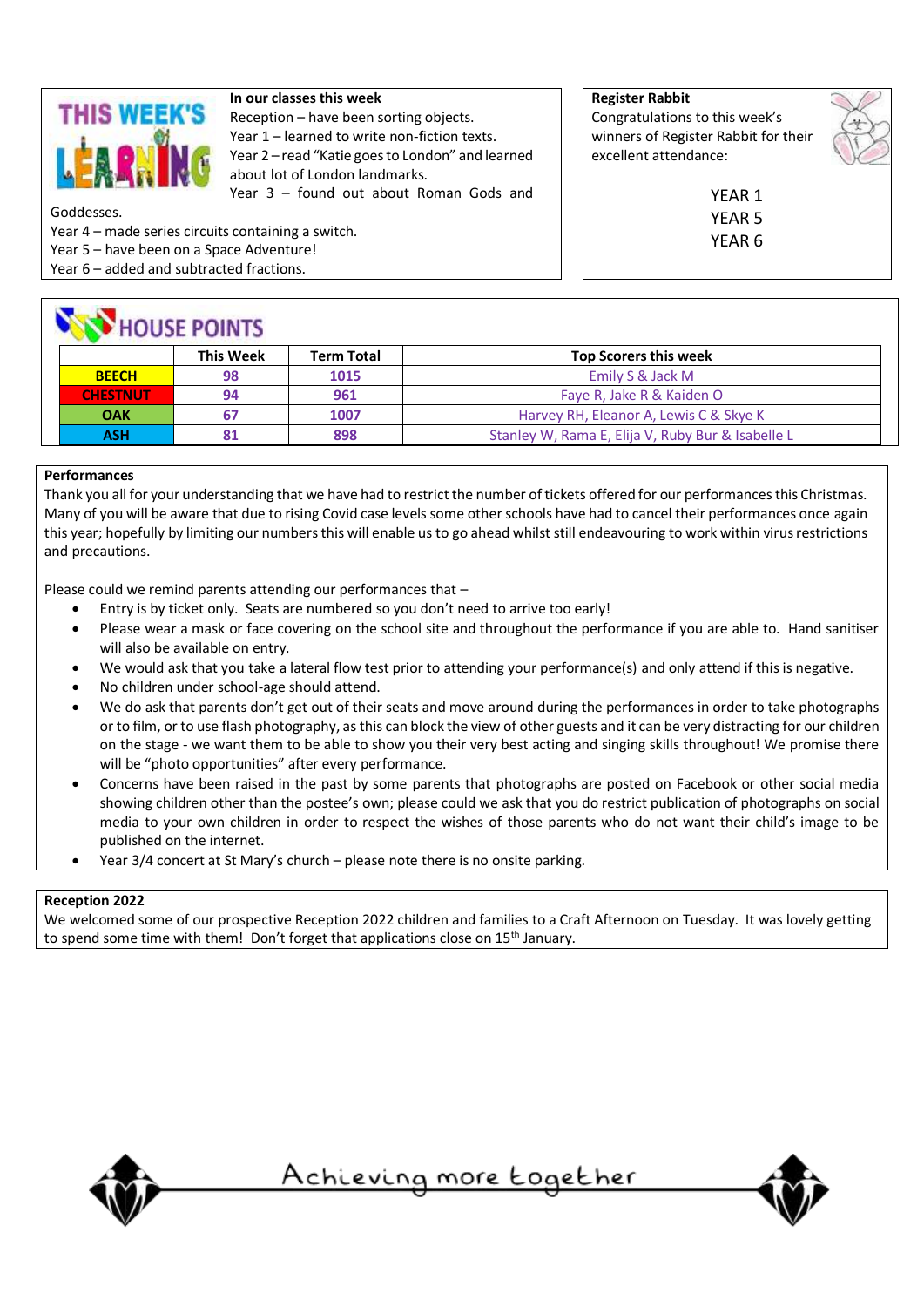#### **Change to school term dates**

The DfE have laid regulations to reduce the minimum number of sessions schools are required to meet in the academic year 2021/2022 due to the additional bank holiday for HM The Queen's Platinum Jubilee on 3rd June 2022, which falls in the half-term break. The total school year has therefore been reduced by one day to 194 days and Kent County Council has last week taken the decision to end the Summer term 2022 a day early so that **term will now finish on Thursday 21 July 2022** instead of Friday 22 July 2022. For your information, the new term dates are below. These do not show our INSET days which are on Tues 4 January, Friday 27 May and Monday 27 June.



|                       | Next week in school                                                                           |                                                                        |  |
|-----------------------|-----------------------------------------------------------------------------------------------|------------------------------------------------------------------------|--|
|                       | <b>ALL CLUBS HAVE NOW FINISHED</b> - WE HOPE THE CHILDREN HAVE ENJOYED TAKING PART THIS TERM! |                                                                        |  |
|                       | Mon 6 Dec                                                                                     | Yr3/4 St Mary's Church Concerts – 2pm and 6.30pm (Ticket-holders only) |  |
| <b>INSET DAYS</b>     |                                                                                               |                                                                        |  |
| No children in school | Weds 8 Dec                                                                                    | KS1 Nativity 2.15pm (Ticket-holders only)                              |  |
| Tues 4 Jan 2022       |                                                                                               | £3 Gift from Santa money & slip deadline                               |  |
| Fri 27 May 2022       |                                                                                               |                                                                        |  |
| Mon 27 June 2022      | Thurs 9 Dec                                                                                   | 10am – Eco Club assembly                                               |  |
|                       |                                                                                               | 10.15am - Yr6 Music assembly                                           |  |
|                       |                                                                                               | KS1 Nativity 2.15pm (Ticket-holders only)                              |  |
|                       | Fri 10 Dec                                                                                    | Flu immunisations                                                      |  |



<u>Achieving more together</u>